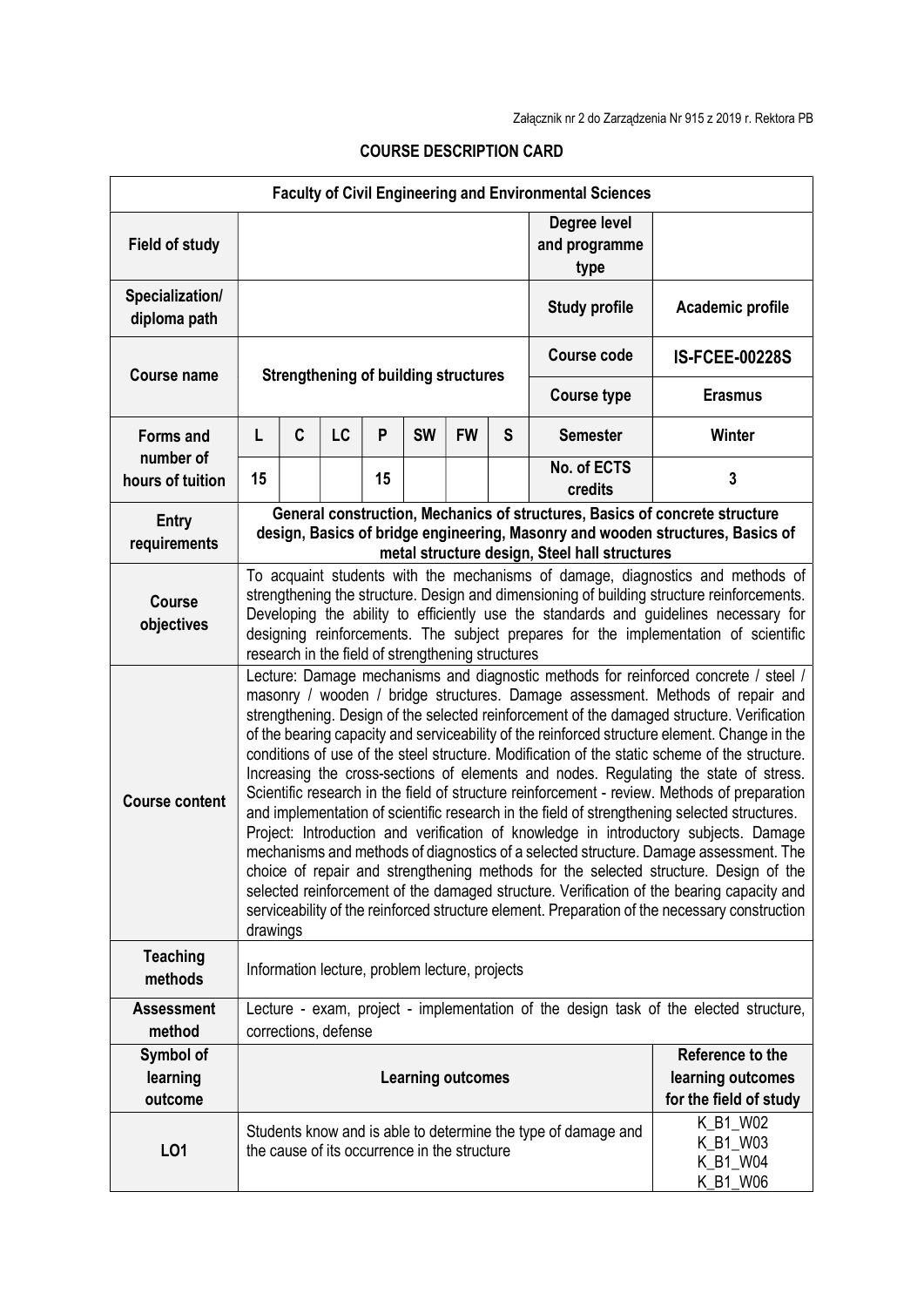|                                                                         |                                                                                                                                                                                                                                                                                                                      | K_B1_W09<br>K B1_U02<br>K_B1_U04                                     |  |  |  |  |  |  |
|-------------------------------------------------------------------------|----------------------------------------------------------------------------------------------------------------------------------------------------------------------------------------------------------------------------------------------------------------------------------------------------------------------|----------------------------------------------------------------------|--|--|--|--|--|--|
| LO <sub>2</sub>                                                         | Students know and is able to correctly select the method of<br>strengthening (repair) the structure                                                                                                                                                                                                                  | K_B1_W05<br>K_B1_W06<br>K_B1_U02<br>K_B1_U06<br>K_B1_U07<br>K_B1_U08 |  |  |  |  |  |  |
| LO <sub>3</sub>                                                         | Students know the methods of repair / strengthening and is able<br>to dimension the reinforced (repaired) structure                                                                                                                                                                                                  | K_B1_W03<br>K B1 W05<br>K_B1_U06                                     |  |  |  |  |  |  |
| LO4                                                                     | Students know the rules of making construction drawings and is<br>able to make construction drawings of the designed reinforced /<br>repaired structure elements                                                                                                                                                     | K_B1_W06<br>K_B1_U06                                                 |  |  |  |  |  |  |
| LO <sub>5</sub>                                                         | Students know the standards and is able to use them and other<br>sources of information                                                                                                                                                                                                                              | K_B1_W11<br>K_B1_U06                                                 |  |  |  |  |  |  |
| Symbol of<br>learning<br>outcome                                        | Methods of assessing the learning outcomes                                                                                                                                                                                                                                                                           | Type of tuition during<br>which the outcome is<br>assessed           |  |  |  |  |  |  |
| L01                                                                     | written exam, calculation part of the project, presentation and<br>defense of the project                                                                                                                                                                                                                            | L, P                                                                 |  |  |  |  |  |  |
| LO <sub>2</sub>                                                         | written exam, computational part of the project, graphic part and<br>project defense                                                                                                                                                                                                                                 | L, P                                                                 |  |  |  |  |  |  |
| LO <sub>3</sub>                                                         | graphic part of the project, project correction                                                                                                                                                                                                                                                                      | P                                                                    |  |  |  |  |  |  |
| LO <sub>4</sub>                                                         | design part of the project, project correction                                                                                                                                                                                                                                                                       | P                                                                    |  |  |  |  |  |  |
| LO <sub>5</sub>                                                         | corrections and defense of the project                                                                                                                                                                                                                                                                               | P                                                                    |  |  |  |  |  |  |
|                                                                         | No. of hours                                                                                                                                                                                                                                                                                                         |                                                                      |  |  |  |  |  |  |
|                                                                         | participation in lectures                                                                                                                                                                                                                                                                                            | 15                                                                   |  |  |  |  |  |  |
|                                                                         | participation in the project                                                                                                                                                                                                                                                                                         | 15                                                                   |  |  |  |  |  |  |
|                                                                         | preparation for the project and corrections                                                                                                                                                                                                                                                                          | 15                                                                   |  |  |  |  |  |  |
| <b>Calculation</b>                                                      | implementation of design tasks                                                                                                                                                                                                                                                                                       | 15                                                                   |  |  |  |  |  |  |
|                                                                         | preparation to pass the lecture                                                                                                                                                                                                                                                                                      | 15                                                                   |  |  |  |  |  |  |
|                                                                         | participation in consultations<br><b>TOTAL:</b>                                                                                                                                                                                                                                                                      | 5<br>80                                                              |  |  |  |  |  |  |
|                                                                         |                                                                                                                                                                                                                                                                                                                      | No. of                                                               |  |  |  |  |  |  |
|                                                                         | <b>HOURS</b>                                                                                                                                                                                                                                                                                                         | <b>ECTS</b><br>credits                                               |  |  |  |  |  |  |
| Student workload - activities that require direct teacher participation | 35                                                                                                                                                                                                                                                                                                                   | 1,4                                                                  |  |  |  |  |  |  |
|                                                                         | 65                                                                                                                                                                                                                                                                                                                   | 2,5                                                                  |  |  |  |  |  |  |
| <b>Basic</b><br>references                                              | Eurocode 0: Basis of structural design<br>1.<br>2.<br>Eurocode 1: Actions on structures<br>3.<br>Eurocode 2: Design of concretes structures<br>Eurocode 3: Design of steel structures<br>4.<br>5.<br>Eurocode 4: Design of composite steel and concretes structures<br>Eurocode 5: Design of timber structures<br>6. |                                                                      |  |  |  |  |  |  |
|                                                                         | Eurocode 6: Design of masonry structures<br>7.                                                                                                                                                                                                                                                                       |                                                                      |  |  |  |  |  |  |